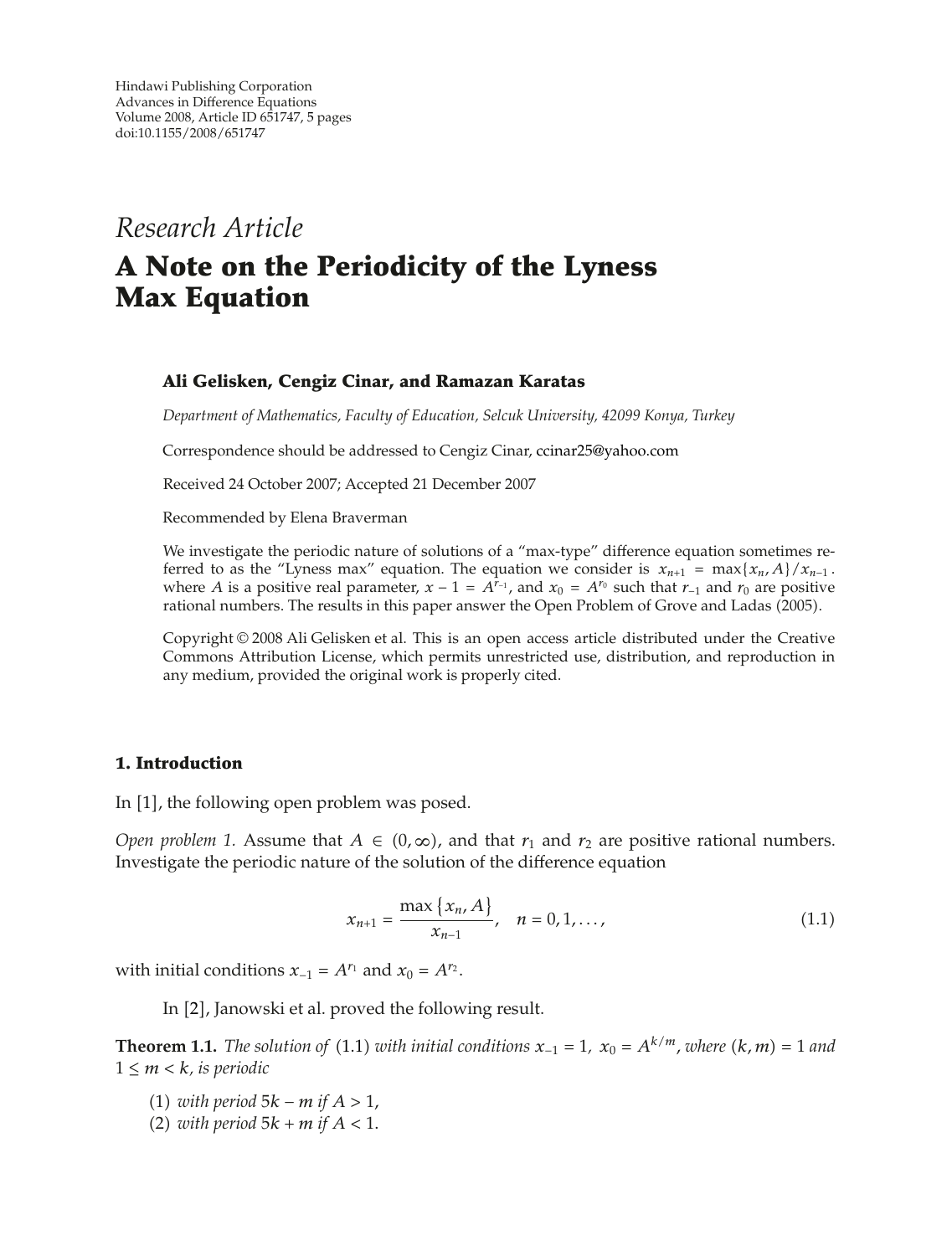In [3], Feuer proved the following results.

**Theorem 1.2.** Assume that  $A > 1$  and that  $\{x_n\}$  is a solution of (1.1). If  $\{x_n\}$  is periodic of period p, *then*  $p = 5r + 4s$  *for some positive integers r and s. In fact, there exist positive integers*  $r_1$  *and*  $s_1$  *such that*  $\{x_n\}$  *is periodic of prime period*  $5r_1 + 4s_1$ *.* 

**Lemma 1.3.** *Assume that*  $A > 1$  *and that*  $\{x_n\}$  *is a solution of* (1.1). If  $\{x_n\}$  *is a periodic solution of prime period*  $p = 5r + 4s$ *, where*  $(r, s) = 1$  *and*  $A \le x_0 < x_{-1}$ *, then* 

$$
x_{-1} = A^{r/s+1}.\tag{1.2}
$$

**Theorem 1.4.** *Assume that*  $A < 1$  *and that*  $\{x_n\}$  *is a solution of* (1.1). If  $\{x_n\}$  *is periodic of period p, then*  $p = 5r + 6s$  *for some positive integers r and s. In fact, there exist positive integers*  $r_1$  *and*  $s_1$  *such that*  $\{x_n\}$  *is periodic of prime period*  $5r_1 + 6s_1$ *.* 

**Lemma 1.5.** *Assume that*  $A < 1$  *and that*  $\{x_n\}$  *is a solution of* (1.1). If  $\{x_n\}$  *is a periodic solution of prime period*  $p = 5r + 6s$ *, where*  $(r, s) = 1$  and  $x_0 \le A < 1 < x_{-1}$ , then

$$
\frac{x_0}{x_{-1}} = A^{r/s+1}.\tag{1.3}
$$

In [2], a smaller range of solutions was presented with  $x_0 = A$  in the case  $A > 1$  (and similar results for  $A < 1$ ). In [3], it was shown that any solution with initial conditions  $1 < A \le$  $x_0 < x_{-1} = A^{r/s+1}$  is periodic with period  $5r + 4s$  (and similar results for  $A < 1$ ). So, not all possible periods were discovered in [2, 3]. We solve the open problem exactly.

In  $[4]$ , it was shown that every solution of

$$
a_{n+2} = \max\{a_{n+1}, 0\} - a_n, \quad n = 0, 1, \dots,
$$
\n(1.4)

is periodic with period 5. The change of variables

$$
x_{n-1} = e^{a_n} \quad \text{for } n \ge 0 \tag{1.5}
$$

reduces  $(1.4)$  to  $(1.1)$  with  $A = 1$ .

#### **2. The case** *A >* 1

We consider (1.1). Let  $x_n = A^{r_n}$  for  $n \ge -1$ . Then, (1.1) implies the difference equation

$$
r_{n+1} = \max \{r_n, 1\} - r_{n-1}, \quad n = 0, 1, ..., \tag{2.1}
$$

where initial conditions *r*<sub>−1</sub> and *r*<sub>0</sub> are positive rational numbers.

We give the following three lemmas which give us explicit solutions for some consecutive terms and show us the pattern of the behavior of solutions.

**Lemma 2.1.** Let  $r_n$  be a solution of (2.1) such that max  $\{r_{-1}, r_0\} = r > 1$ . Then the following state*ments are true for some integers*  $N \ge -1$ *.*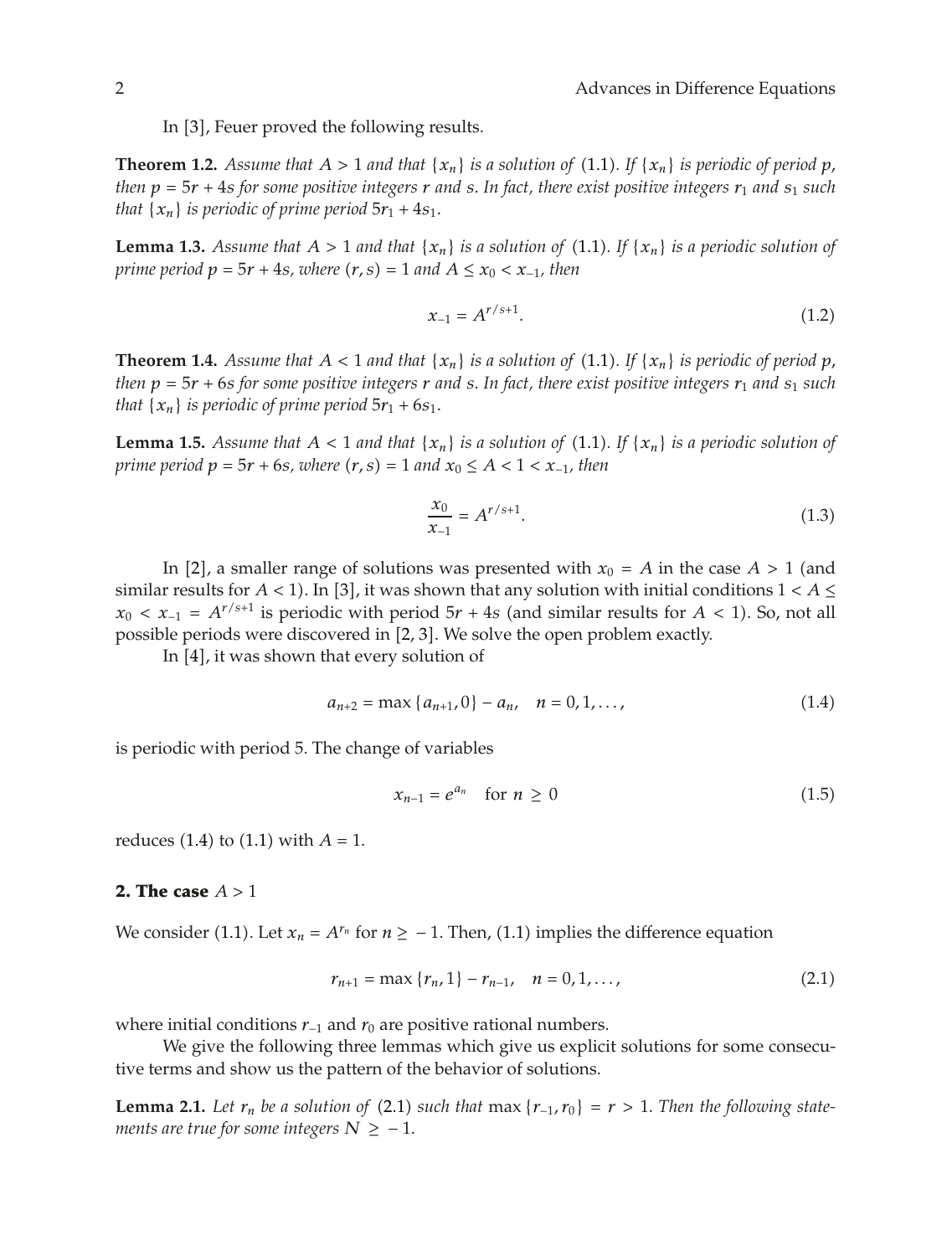Ali Gelisken et al. 3

(1) If  $r_N = r$ ,  $r_N = r_{N+4}$ , or  $r_N = r_{N+5}$ . (2) If  $r_N = r_{N+4} = r$ ,  $r_{N+1} \le 1$ , and  $r_{N+5} = r_{N+1} + r_N - 1$ .

(3) If  $r_N = r_{N+5} = r$ ,  $r_{N+1} > 1$ , and  $r_{N+6} = r_{N+1} - 1$ .

*Proof.* (1) Let  $r_N = r$  for some integers  $N \ge -1$ . By computer computation, we have  $r_{N-1} < r_N$ . From (2.1), we get that  $r_{N+1} = r_N - r_{N-1}$ .

If  $r_{N+1} \leq 1$ , we get

$$
r_{N+2} = 1 - r_N < 0, \qquad r_{N+3} = 1 - r_{N+1} < 1, \qquad r_{N+4} = r_N. \tag{2.2}
$$

If  $r_{N+1} > 1$ , we get

$$
r_{N+2} = -r_{N-1} < 0, \qquad r_{N+3} = 1 - r_{N+1} < 1, \qquad r_{N+4} = 1 + r_{N-1} > 1, \qquad r_{N+5} = r_N. \tag{2.3}
$$

(2)-(3). From (1) and (2.1), we get immediately (2) and (3). 
$$
\Box
$$

Clearly, there are infinite *N* integers which hold Lemma 2.1. The proof of the following lemma about a number of *N* integers is by induction and will be omitted.

**Lemma 2.2.** Let  $r_n$  be a solution of (2.1) which holds Lemma 2.1. Let  $r = k/m$ ,  $(k,m) = 1$ , and *N <* 5*k* − *m* − 1*. Then, a number of N integers*

- 1 *which hold 2.1(1) is k.*
- 2 *which hold 2.1(2) is m.*
- 3 *which hold 2.1(3) is k* − *m.*

*Remark 2.3.* Apply Lemma 2.1. Firstly, from Lemma 2.1(2), we get that

$$
r_N = r_{N+4} = r, \qquad r_{N+5} = r_{N+1} + r_N - 1. \tag{2.4}
$$

Then, from Lemma  $2.1(3)$ , we get

$$
r_{N+9} = r_{N+4} = r, \qquad r_{N+10} = r_N + r_{N+1} - 2. \tag{2.5}
$$

Now, we apply Lemma  $2.1(3)$  firstly and then we get that

$$
r_N = r_{N+5} = r, \qquad r_{N+6} = r_{N+1} - 1. \tag{2.6}
$$

Then from Lemma  $2.1(2)$ , we get

$$
r_{N+9} = r_{N+5} = r, \qquad r_{N+10} = r_N + r_{N+1} - 2. \tag{2.7}
$$

It shows that the last corresponding two terms are same in each two cases. So, we can apply Lemmas  $2.1(2)$  or  $2.1(3)$  firstly for getting the last two terms we need.

We give the following lemma which is taken from Lemmas 2.1, 2.2, and Remark 2.3. It allows us to calculate more quickly terms in the solution.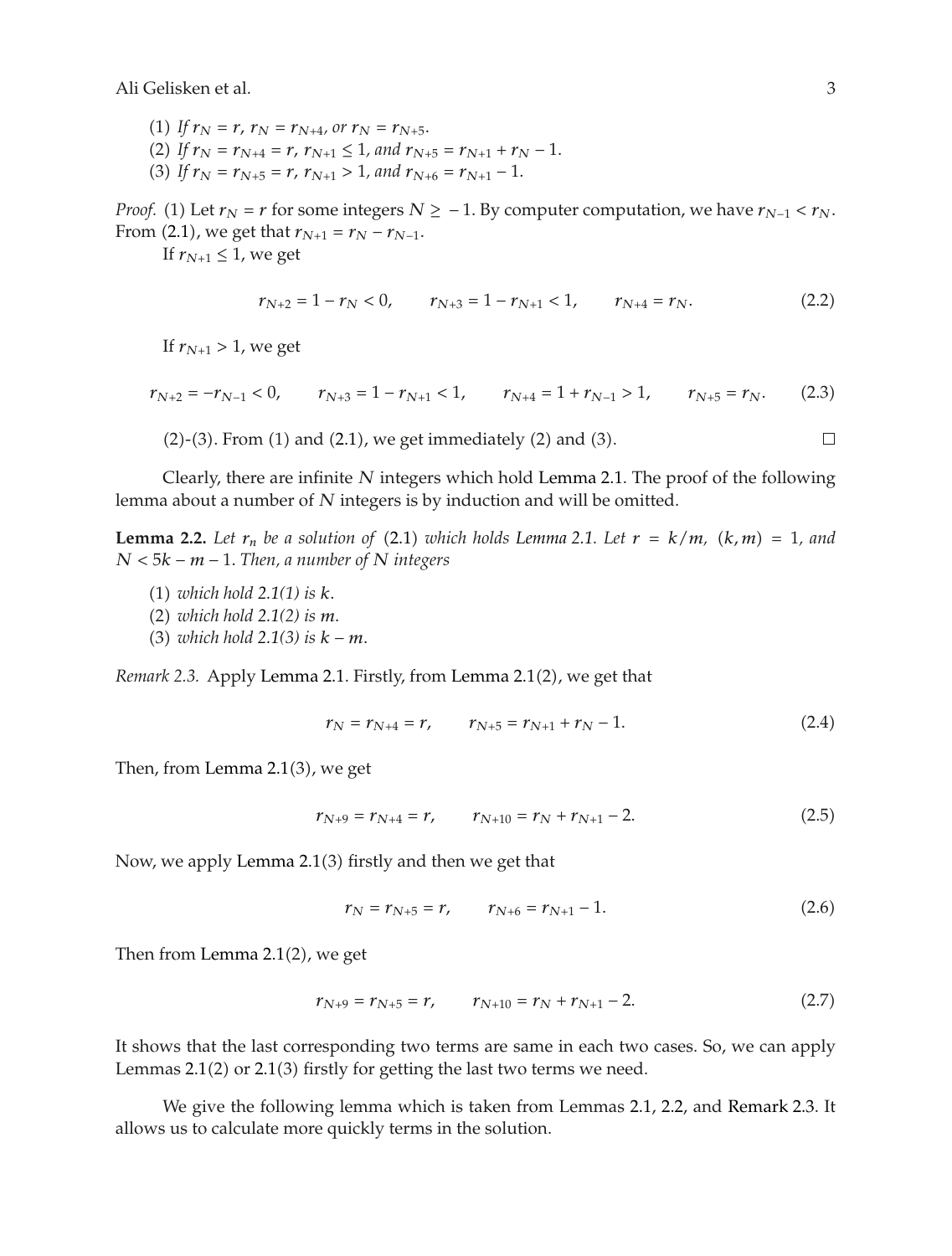**Lemma 2.4.** *Suppose that*  $r_n$  *satisfies Lemma 2.1 with*  $r = k/m$ *,*  $(k, m) = 1$ *. Then the following hold.* 

- (1) If  $r_N = r_{N+4l_1} = r$ , then  $r_{N+4l_1+1} = r_N + r_{N+4(l_1-1)+1} 1$  for  $l_1 = 1, 2, ..., m$ .
- $(2)$  *If*  $r_{N+4m} = r_{N+4m+5l_2} = r$ , then  $r_{N+4m+5l_2+1} = r_{N+4m+5(l_2-1)+1} 1$  for  $l_2 = 1, 2, ..., k-m$ .

**Theorem 2.5.** *Let*  $r_n$  *be a solution of* (2.1), where  $r_{-1}$ ,  $r_0$  *are positive rational numbers. Suppose that*  $\max \{r_{-1}, r_0, 1\} = k/m$  *and*  $(k, m) = 1$ . *Then,*  $r_n$  *is periodic with prime period* 5 $k - m$ .

*Proof.* We have to show  $r_n = r_{n+5k-m}$  for all  $n \ge -1$ . We have  $r \ge 1$ .

If  $k/m = 1$ , we have  $k = m = 1$ ,  $0 < r_{-1} \le 1$ , and  $0 < r_0 \le 1$ . Then, from (2.1) we get that

$$
r_1 = 1 - r_{-1}, \qquad r_2 = 1 - r_0, \qquad r_3 = r_{-1}, \qquad r_4 = r_0. \tag{2.8}
$$

So, the proof is completed for  $r = 1$ .

We assume that  $k/m > 1$ . We will apply Lemma 2.4. From Lemma 2.4(1), we get that

$$
r_N = r_{N+4m}, \qquad r_{N+4m+1} = mr_N + r_{N+1} - m. \tag{2.9}
$$

Then, from Lemma  $2.4(2)$  we get

$$
r_{N+4m} = r_{N+4m+5(k-m)}, \qquad r_{N+4m+5(k-m)+1} = mr_N + r_{N+1} - k. \tag{2.10}
$$

So, at the end of this process we have  $r_N = r_{N+5k-m}$  and  $r_{N+1} = r_{N+5k-m+1}$ . From  $r_{n-1} =$ max  ${r_n, 1} - r_{n+1}$ , we get immediately  $r_N = r_{N+5k-m}$  for all  $N \ge -1$ . Also, it is easy to see that  $r_{N+1} \neq r_{N+4l_1+1}$  and  $r_{N+1} \neq r_{N+4m+5l_2+1}$  for  $l_1 = 1, 2, ..., m$  and  $l_2 = 1, 2, ..., k - m - 1$ . It shows that 5*k* − *m* is the smallest period. So, the proof is completed. that 5*k* − *m* is the smallest period. So, the proof is completed.

#### **3. The Case** *A <* 1

We consider (1.1). Let  $x_n = A^{r_n}$  for  $n \ge -1$ . Then (1.1) implies the difference equation

$$
r_{n+1} = \min\{r_n, 1\} - r_{n-1}, \quad n = 0, 1, ..., \tag{3.1}
$$

where initial conditions are positive rational numbers.

The proofs of the lemmas and theorems in this section are similar to the proofs of the corresponding lemmas and theorems in the previous section and will be omitted.

**Lemma 3.1.** *Let*  $r_n$  *be a solution of* (3.1) *such that at least one of the initial conditions is*  $0 < r_{-1} \leq 1$ *or* 0 <  $r_0$  ≤ 1*.* Let max { $r_{-1}$ ,  $r_0$ } =  $r$ . Then the following statements are true for some integers  $N > 0$ .

- (1) If  $r_N = -r$ , then  $r_N = r_{N+5}$  or  $r_N = r_{N+6}$ .
- $(2)$  *If*  $r_N = r_{N+6} = -r$ , then  $r_{N+5} = r_{N-1} + r_N + 1$ .
- (3) If  $r_N = r_{N+5} = -r$ , then  $r_{N+4} = r_{N-1} + 1$ .

The following lemma is generalized from Lemma 3.1.

**Lemma 3.2.** Let  $r_n$  be a solution of (3.1) which holds Lemma 3.1. Let  $r = k/m$  and  $(k, m) = 1$ . Then, *the following hold.*